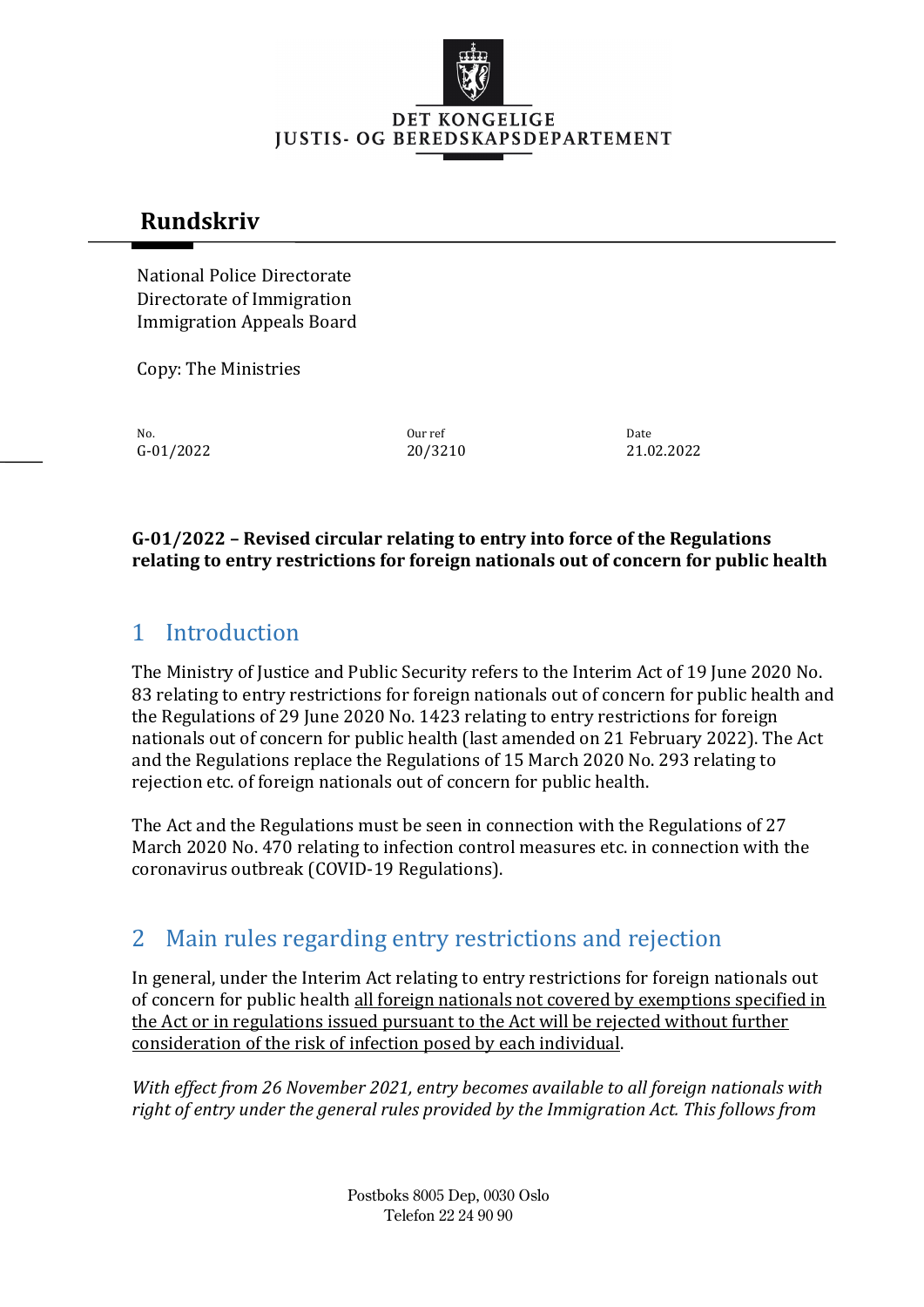*section 1 of the Regulations relating to entry restrictions for foreign nationals out of concern for public health.*

It is pointed out for clarity that the conditions for entry established by the Immigration Act must be fulfilled. As an example, foreign nationals for whom a visa is mandatory will still face a visa requirement even though practical challenges now exist in submitting a visa application. Also applicable are provisions of the Immigration Act that address when a residence permit is required.

# 3 Relationship to the COVID-19 Regulations

A legislative amendment that entered into force on 22 January 2021 introduced statutory authority – in section 2, third paragraph, second sentence, of the Interim Act relating to entry restrictions – to reject foreign nationals for clear and serious violations of the entry quarantine rules contained in the COVID-19 Regulations. With effect from 26 January 2022, section 4 of the COVID-19 Regulations was repealed, so an entry quarantine requirement is no longer needed. The rejection provision in section 2, third paragraph, second sentence, of the Act relating to entry restrictions is therefore not relevant at this time.

With effect from 12 February 2022, the requirement in the COVID-19 Regulations of a negative test result prior to arrival and registration was repealed. Accordingly, there is no longer a basis for rejecting foreign nationals who do not comply with these rules. Section 4c of the Regulations relating to entry restrictions is therefore repealed.

*As a consequence of the above, no foreign nationals at the present time may be refused entry or rejected pursuant to the body of rules relating to entry restrictions.*

The Ministry points out that foreign nationals may still be rejected pursuant to the rules of the Immigration Act, including on public health grounds under section 17, first paragraph (l) and section 121 (see also section 123), provided that the conditions are in place and ordinary procedural rules are followed.

## 4 Rules on administrative procedures

Please note that that even though no foreign nationals at this time may be refused entry or be rejected pursuant to the rules relating to entry restrictions, the rules on administrative procedures will still be relevant in the processing of appeals cases.

According to section 5, first paragraph, of the Act relating to entry restrictions, neither Chapter IV of the Public Administration Act (concerning case preparation for individual decisions) nor Chapter V (concerning the formulation of decisions) is applicable to rejection decisions. Those rules will, however, apply to expulsion decisions made under section 7 of the Act.

Section 5-4 of the Immigration Regulations, concerning guidance and information, does not apply in rejection cases under the Act relating to entry restrictions. The procedural rules contained in Chapter 11 of the Immigration Act and Chapter 17 of the Immigration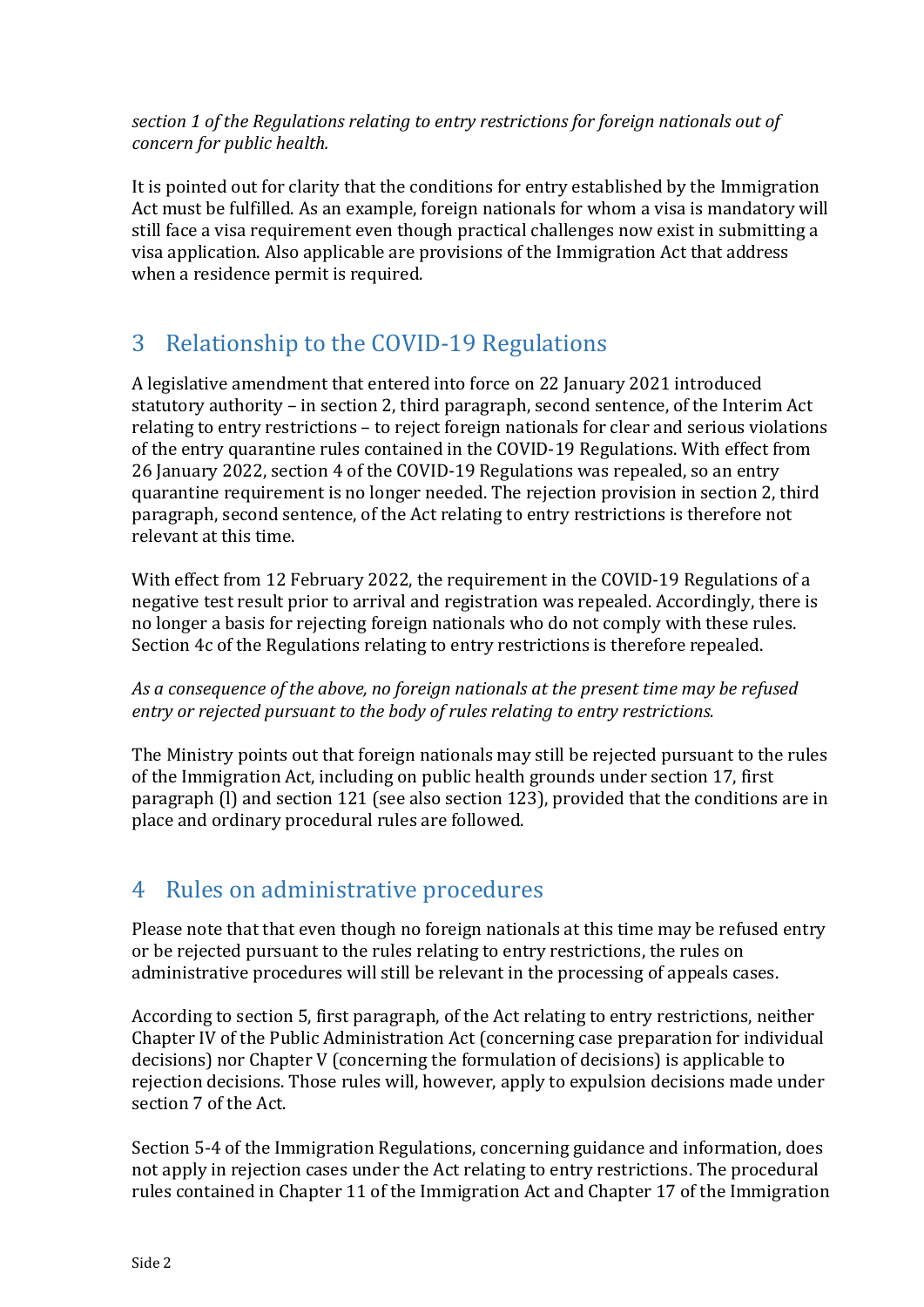Regulations apply only insofar as they are consistent with simplified and expeditious processing of rejection decisions.

Section 5, second paragraph, of the Act relating to entry restrictions states that the rules on free legal advice contained in section 92, first paragraph, of the Immigration Act do not apply to rejection decisions under the Interim Act. However, the rules on free legal advice will apply to expulsion cases made under section 7.

According to section 6 of the Act relating to entry restrictions, decisions relating to rejection shall be written. The grounds given may be brief and standardised but shall state the rules on which the decision is based, and information on the right of appeal shall be provided. Oral decisions may be allowed if a determination is urgent or if providing a written decision is impracticable for other reasons. In such cases, the decision-making body shall confirm in writing the decision and its grounds if the party so requests.

Decisions relating to rejection are taken by the Directorate of Immigration or the police. Such a decision may be appealed to the Directorate of Immigration, or to the Immigration Appeals Board if the Directorate of Immigration has made the initial decision. The rules contained in Chapter VI of the Public Administration Act are applicable. Section 42 of the Public Administration Act, concerning deferred implementation, does not apply.

#### 5 Liability for expenses etc.

According to section 4 of the Act relating to entry restrictions, foreign nationals directed out of the realm under the Interim Act are correspondingly subject to section 91 of the Immigration Act, which obliges foreign nationals to cover the cost of their own exit. A foreign national may therefore also be rejected upon subsequent entry if he or she has not paid expenses previously incurred by the public authorities; see section 17, first paragraph (k), of the Immigration Act.

Additionally, the transport carrier's liability under section 91, third paragraph, of the Immigration Act applies correspondingly in the case of rejection decisions taken under the Interim Act relating to entry restrictions for foreign nationals out of concern for public health; see section 4, second paragraph, of the Act. Transport carrier liability does not apply in connection with crossing of the internal Schengen border, even if internal border controls have been established. For more detailed information, see Prop. 124 L (2019–2020).

# 6 Expulsion and penalty

Section 7 of the Act relating to entry restrictions authorises expulsion for gross or repeated breaches of entry restrictions specified in the Act, for failure to implement a decision imposing a duty to leave the realm, and for materially inaccurate or manifestly misleading information given in connection with entry controls or subsequent processing of the question of permitting entry. As indicated in Prop. 124 L (2019–2020), it is not foreseen that the expulsion provision will be extensively used; but the ability to